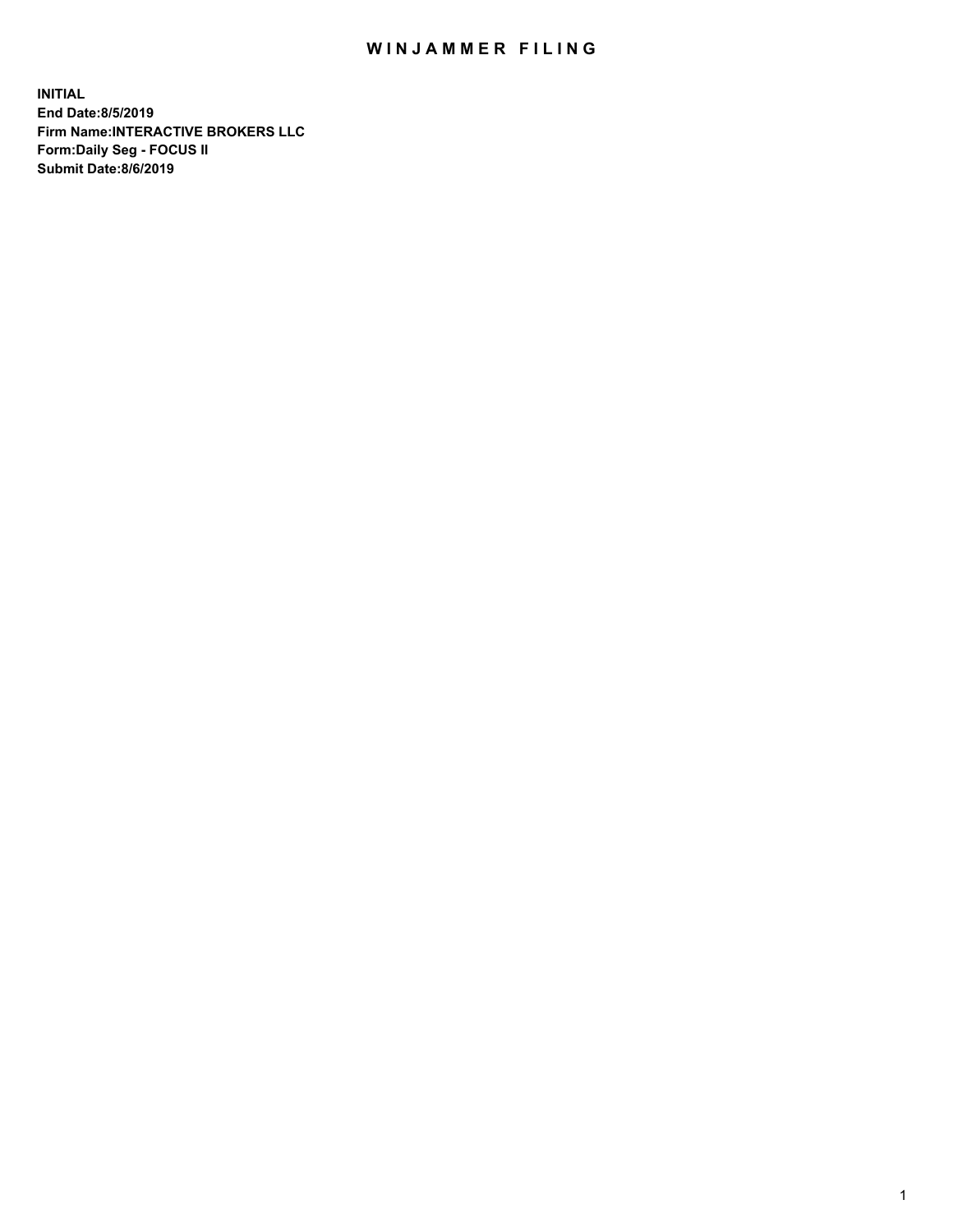**INITIAL End Date:8/5/2019 Firm Name:INTERACTIVE BROKERS LLC Form:Daily Seg - FOCUS II Submit Date:8/6/2019 Daily Segregation - Cover Page**

| Name of Company                                                                                                                                                                                                                                                                                                                | <b>INTERACTIVE BROKERS LLC</b>                                                      |
|--------------------------------------------------------------------------------------------------------------------------------------------------------------------------------------------------------------------------------------------------------------------------------------------------------------------------------|-------------------------------------------------------------------------------------|
| <b>Contact Name</b>                                                                                                                                                                                                                                                                                                            | James Menicucci                                                                     |
| <b>Contact Phone Number</b>                                                                                                                                                                                                                                                                                                    | 203-618-8085                                                                        |
| <b>Contact Email Address</b>                                                                                                                                                                                                                                                                                                   | jmenicucci@interactivebrokers.c<br>om                                               |
| FCM's Customer Segregated Funds Residual Interest Target (choose one):<br>a. Minimum dollar amount: : or<br>b. Minimum percentage of customer segregated funds required:% ; or<br>c. Dollar amount range between: and; or<br>d. Percentage range of customer segregated funds required between:% and%.                         | $\overline{\mathbf{0}}$<br>$\overline{\mathbf{0}}$<br>155,000,000 245,000,000<br>00 |
| FCM's Customer Secured Amount Funds Residual Interest Target (choose one):<br>a. Minimum dollar amount: ; or<br>b. Minimum percentage of customer secured funds required:% ; or<br>c. Dollar amount range between: and; or<br>d. Percentage range of customer secured funds required between:% and%.                           | $\overline{\mathbf{0}}$<br>0<br>80,000,000 120,000,000<br>0 <sub>0</sub>            |
| FCM's Cleared Swaps Customer Collateral Residual Interest Target (choose one):<br>a. Minimum dollar amount: ; or<br>b. Minimum percentage of cleared swaps customer collateral required:% ; or<br>c. Dollar amount range between: and; or<br>d. Percentage range of cleared swaps customer collateral required between:% and%. | <u>0</u><br><u>0</u><br>0 <sub>0</sub><br>0 <sub>0</sub>                            |

Attach supporting documents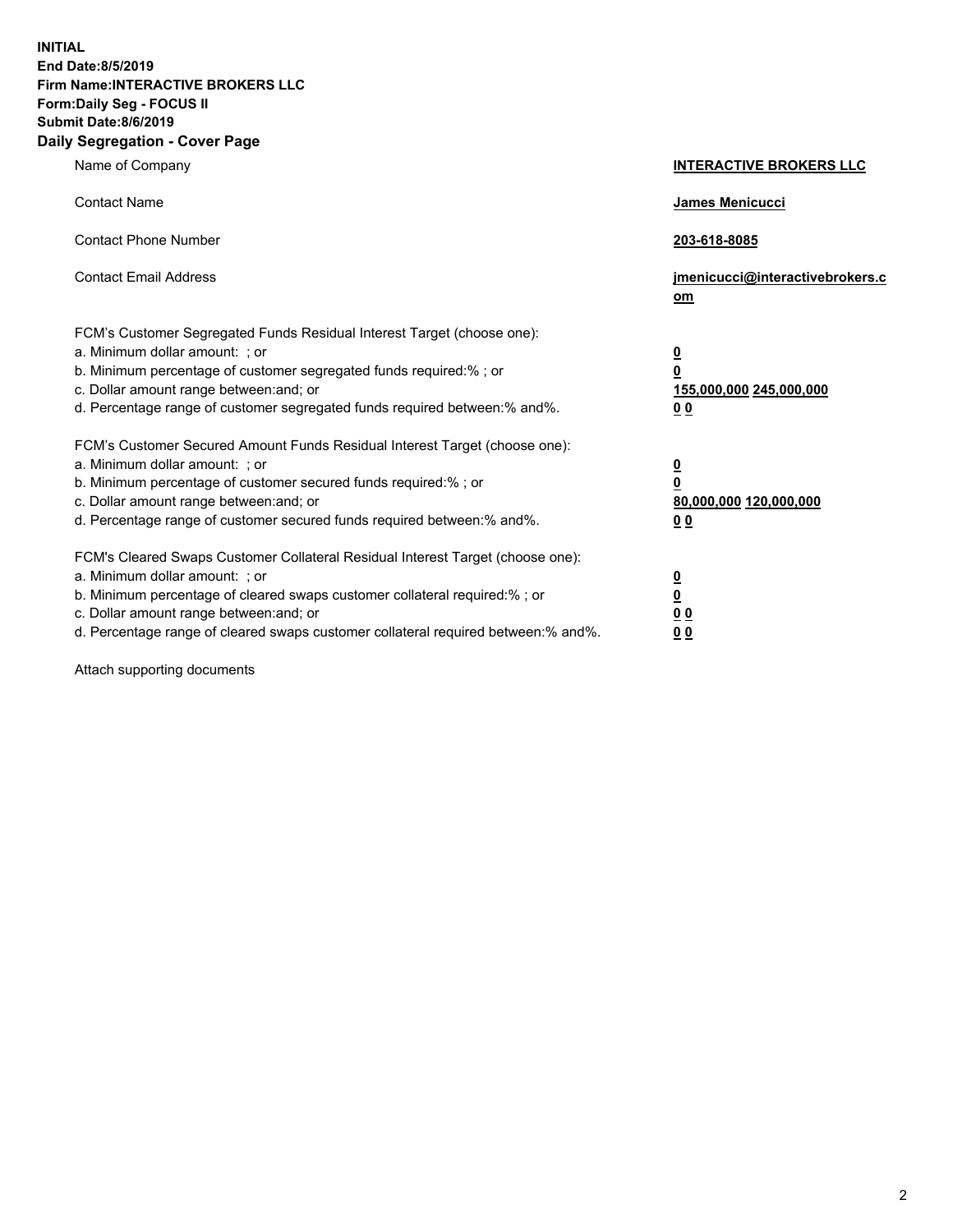## **INITIAL End Date:8/5/2019 Firm Name:INTERACTIVE BROKERS LLC Form:Daily Seg - FOCUS II Submit Date:8/6/2019 Daily Segregation - Secured Amounts**

|     | 2011, Ocgi ogation - Oceaned Anioanita                                                                     |                                                |
|-----|------------------------------------------------------------------------------------------------------------|------------------------------------------------|
|     | Foreign Futures and Foreign Options Secured Amounts                                                        |                                                |
|     | Amount required to be set aside pursuant to law, rule or regulation of a foreign                           | $0$ [7305]                                     |
|     | government or a rule of a self-regulatory organization authorized thereunder                               |                                                |
| 1.  | Net ledger balance - Foreign Futures and Foreign Option Trading - All Customers                            |                                                |
|     | A. Cash                                                                                                    | 485,356,568 [7315]                             |
|     | B. Securities (at market)                                                                                  | $0$ [7317]                                     |
| 2.  | Net unrealized profit (loss) in open futures contracts traded on a foreign board of trade                  | 11,606,063 [7325]                              |
| 3.  | Exchange traded options                                                                                    |                                                |
|     | a. Market value of open option contracts purchased on a foreign board of trade                             | <b>92,794</b> [7335]                           |
|     | b. Market value of open contracts granted (sold) on a foreign board of trade                               | -61,989 [7337]                                 |
| 4.  | Net equity (deficit) (add lines 1. 2. and 3.)                                                              | 496,993,436 [7345]                             |
| 5.  | Account liquidating to a deficit and account with a debit balances - gross amount                          | 11,568 [7351]                                  |
|     | Less: amount offset by customer owned securities                                                           | 0 [7352] 11,568 [7354]                         |
| 6.  | Amount required to be set aside as the secured amount - Net Liquidating Equity                             | 497,005,004 [7355]                             |
|     | Method (add lines 4 and 5)                                                                                 |                                                |
| 7.  | Greater of amount required to be set aside pursuant to foreign jurisdiction (above) or line                | 497,005,004 [7360]                             |
|     | 6.                                                                                                         |                                                |
|     | FUNDS DEPOSITED IN SEPARATE REGULATION 30.7 ACCOUNTS                                                       |                                                |
| 1.  | Cash in banks                                                                                              |                                                |
|     | A. Banks located in the United States                                                                      | 66,233,840 [7500]                              |
|     | B. Other banks qualified under Regulation 30.7                                                             | 0 [7520] 66,233,840 [7530]                     |
| 2.  | Securities                                                                                                 |                                                |
|     | A. In safekeeping with banks located in the United States                                                  | 461,748,475 [7540]                             |
|     | B. In safekeeping with other banks qualified under Regulation 30.7                                         | 0 [7560] 461,748,475 [7570]                    |
| 3.  | Equities with registered futures commission merchants                                                      |                                                |
|     | A. Cash                                                                                                    | $0$ [7580]                                     |
|     | <b>B.</b> Securities                                                                                       | $0$ [7590]                                     |
|     | C. Unrealized gain (loss) on open futures contracts                                                        | $0$ [7600]                                     |
|     | D. Value of long option contracts                                                                          | $0$ [7610]                                     |
|     | E. Value of short option contracts                                                                         | 0 [7615] 0 [7620]                              |
| 4.  | Amounts held by clearing organizations of foreign boards of trade                                          |                                                |
|     | A. Cash                                                                                                    | $0$ [7640]                                     |
|     | <b>B.</b> Securities                                                                                       | $0$ [7650]                                     |
|     | C. Amount due to (from) clearing organization - daily variation                                            | $0$ [7660]                                     |
|     | D. Value of long option contracts                                                                          | $0$ [7670]                                     |
|     | E. Value of short option contracts                                                                         | 0 [7675] 0 [7680]                              |
| 5.  | Amounts held by members of foreign boards of trade                                                         |                                                |
|     | A. Cash                                                                                                    | 79,070,707 [7700]                              |
|     | <b>B.</b> Securities                                                                                       | $0$ [7710]                                     |
|     | C. Unrealized gain (loss) on open futures contracts                                                        | 12,072,240 [7720]                              |
|     | D. Value of long option contracts                                                                          | 92,794 [7730]                                  |
|     | E. Value of short option contracts                                                                         | <u>-61,989</u> [7735] <u>91,173,752</u> [7740] |
| 6.  | Amounts with other depositories designated by a foreign board of trade                                     | 0 [7760]                                       |
| 7.  | Segregated funds on hand                                                                                   | $0$ [7765]                                     |
| 8.  | Total funds in separate section 30.7 accounts                                                              | 619,156,067 [7770]                             |
| 9.  | Excess (deficiency) Set Aside for Secured Amount (subtract line 7 Secured Statement<br>Page 1 from Line 8) | 122, 151, 063 [7380]                           |
| 10. | Management Target Amount for Excess funds in separate section 30.7 accounts                                | 80,000,000 [7780]                              |
| 11. | Excess (deficiency) funds in separate 30.7 accounts over (under) Management Target                         | 42,151,063 [7785]                              |
|     |                                                                                                            |                                                |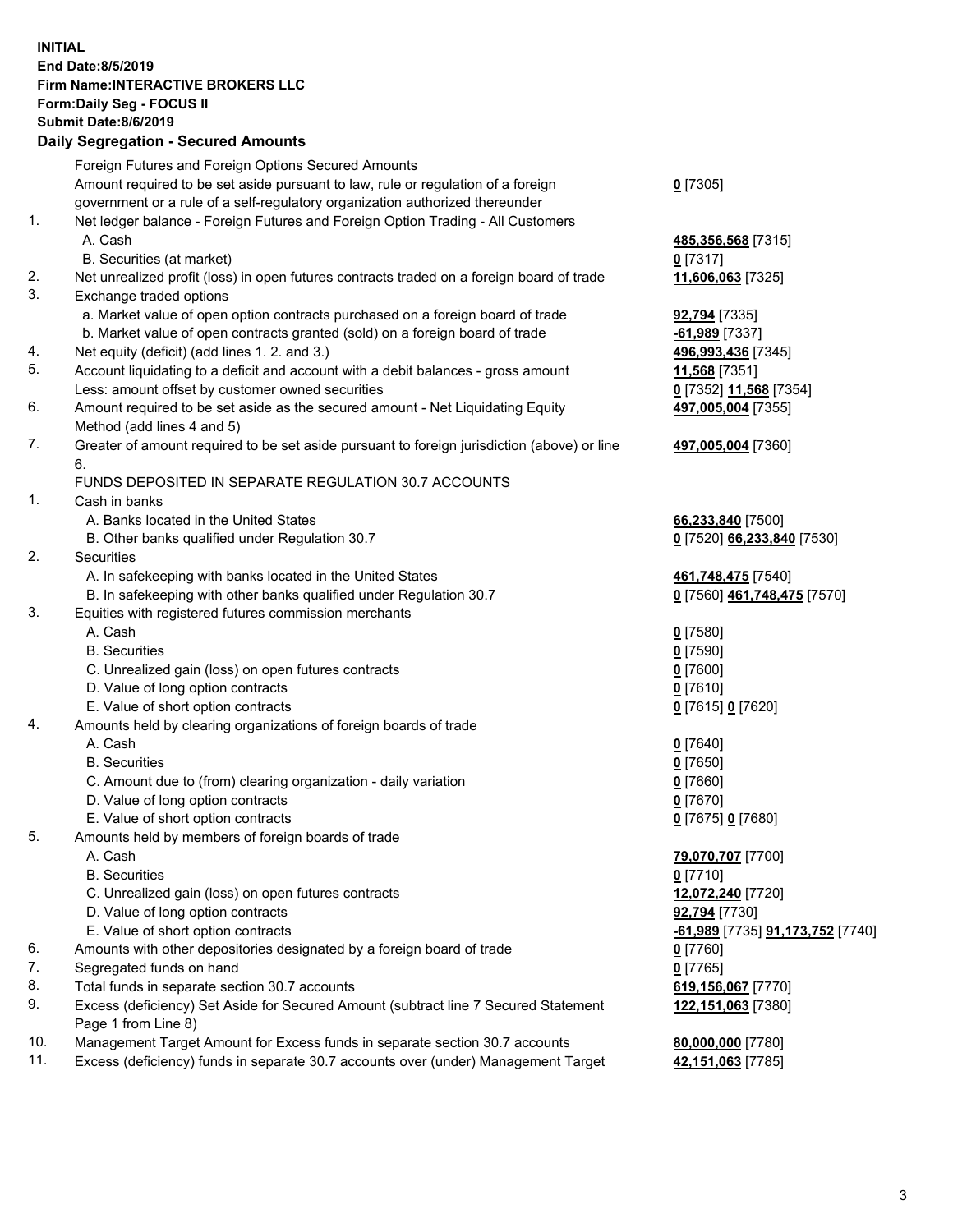**INITIAL End Date:8/5/2019 Firm Name:INTERACTIVE BROKERS LLC Form:Daily Seg - FOCUS II Submit Date:8/6/2019 Daily Segregation - Segregation Statement** SEGREGATION REQUIREMENTS(Section 4d(2) of the CEAct) 1. Net ledger balance A. Cash **4,233,904,779** [7010] B. Securities (at market) **0** [7020] 2. Net unrealized profit (loss) in open futures contracts traded on a contract market **-71,872,648** [7030] 3. Exchange traded options A. Add market value of open option contracts purchased on a contract market **312,767,260** [7032] B. Deduct market value of open option contracts granted (sold) on a contract market **-376,876,682** [7033] 4. Net equity (deficit) (add lines 1, 2 and 3) **4,097,922,709** [7040] 5. Accounts liquidating to a deficit and accounts with debit balances - gross amount **1,298,822** [7045] Less: amount offset by customer securities **0** [7047] **1,298,822** [7050] 6. Amount required to be segregated (add lines 4 and 5) **4,099,221,531** [7060] FUNDS IN SEGREGATED ACCOUNTS 7. Deposited in segregated funds bank accounts A. Cash **1,083,808,903** [7070] B. Securities representing investments of customers' funds (at market) **1,945,014,480** [7080] C. Securities held for particular customers or option customers in lieu of cash (at market) **0** [7090] 8. Margins on deposit with derivatives clearing organizations of contract markets A. Cash **8,062,852** [7100] B. Securities representing investments of customers' funds (at market) **1,340,958,026** [7110] C. Securities held for particular customers or option customers in lieu of cash (at market) **0** [7120] 9. Net settlement from (to) derivatives clearing organizations of contract markets **-8,783,764** [7130] 10. Exchange traded options A. Value of open long option contracts **313,218,447** [7132] B. Value of open short option contracts **-377,385,845** [7133] 11. Net equities with other FCMs A. Net liquidating equity **0** [7140] B. Securities representing investments of customers' funds (at market) **0** [7160] C. Securities held for particular customers or option customers in lieu of cash (at market) **0** [7170] 12. Segregated funds on hand **0** [7150] 13. Total amount in segregation (add lines 7 through 12) **4,304,893,099** [7180] 14. Excess (deficiency) funds in segregation (subtract line 6 from line 13) **205,671,568** [7190] 15. Management Target Amount for Excess funds in segregation **155,000,000** [7194] **50,671,568** [7198]

16. Excess (deficiency) funds in segregation over (under) Management Target Amount Excess